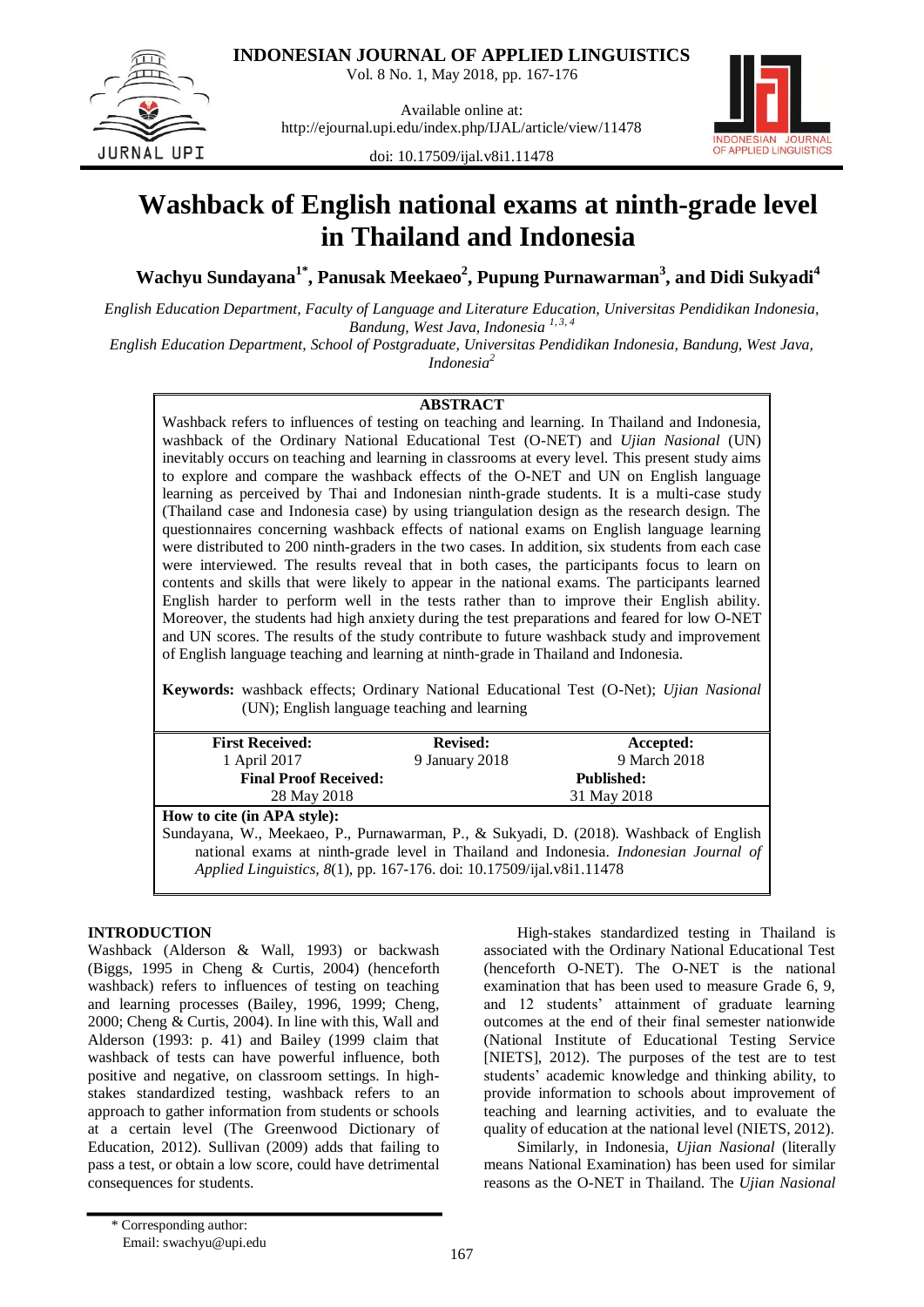(henceforth UN) aims to evaluate Indonesian students' attainment of *Standar Kompetensi Lulusan* (SKL – Graduate Learning Outcomes) at the end of each educational level (Sukyadi & Mardiani, 2011). The SKL covers knowledge competence, skill competence (including thinking skills), and attitude competence. The UN is emphasized on knowledge and skill competencies. Since 2015, the UN result is not used as a single determiner of a student graduation decision. However, the UN is still considered as a high-stakes testing because the result still will be used to map out the quality of Indonesian education, to select students at higher levels of education, and to plan appropriate actions and funding schemes to support schools in order to improve the quality of education at schools and district levels (Sulistyo, 2009; Saukah, 2015).

Washback effects of the O-NET and UN, therefore, inevitably occur in the teaching and learning processes at every tested level. Bailey (1999) says that tests have a powerful influence on learners who are preparing for such test, and on teachers who try to help students to prepare. Students of the ninth-grade level have to take English as one of the tested subjects. The washback effects of the O-NET and UN, consequently, play a vital role in classroom settings that affects teaching and learning activities. Nevertheless, there is limited number of researches about washback effects of the O-NET and UN on English language learning at ninth-grade level. Currently, the washback studies generally focus on the effects of tests on teaching (Pan & Newfields, 2012, in Akpinar & Cakildere, 2013) rather than on learning. The washback of tests on learning should be explored (Wall, 2000; Watanabe, 2004) also because students are affected by those tests directly (Pan & Newfields, 2012, in Akpinar & Cakildere, 2013).

Studies on test anxiety, for example, indicate that test has significant effect on learning process (Aydin, 2009). Students with high anxiety do not perform better in foreign language learning. In the context of national examination, there is only a limited number of researches concerning washback effects of the highstake tests, like O-NET and UN, on English language teaching and learning at ninth-grade level. Therefore, the followings studies are just relevant to the focus of the present study. To fill the gap, this study aims to explore and to compare the washback effects of the O-NET and UN on English language learning as perceived by Thai and Indonesia ninth-graders. The results of the study is expected to contribute to the understanding and the improvement of English language teaching and learning at ninth-grade level in Thailand and Indonesia.

## **Definitions of Washback**

Washback refers to the impact of a test on teaching and learning (Bailey, 1996, 1999; Cheng, 2000; Cheng & Curtis, 2004). Additionally, it can be the extent to which tests influence language teachers and learners to do what "they would not otherwise necessarily do' (Alderson & Wall, 1993). In addition, Cheng and Curtis (2004) list some scholars" definitions as follows. Washback (Alderson & Wall, 1993) or *backwash*  (Biggs, 1995 in Cheng & Curtis, 2004) refers to the impact of testing on teaching and learning. Popham (1993) associates washback as *measurement-driven instruction*. It refers to the notion that tests should drive teaching and then bolster learning. Furthermore, Shepard (1990, 1991, 19992, 1993) links washback to *curriculum alignment* (Shepard, 1990, 1991, 1992, 1993). It is focused on the connection between curriculum-based teaching practice and the testing.

In addition, other terms that are connected to washback are *systemic validity* (Frederiksen & Collins, 1989), *consequential validity* (Messick, 1989, 1992, 1994, 1996), and *test impact* (Bachman & Palmer, 1996). They are related to the integration of tests into educational system. Nevertheless, Bailey (1996), different from others, defines washback as the influence of testing on teaching and learning processes. This is widely held to exist and to be important. In fact, it is relatively little numbers of empirical researches that document its exact nature or mechanisms by which it works.

# **Negative and Positive Washback**

Tests can provide either negative or positive effect to stakeholders. Negative washback refers to unexpected and detrimental effects of testing. For example, teachers may focus too heavily on test preparation rather than other learning activities (Center for Applied Linguistics[CAL], 2016). Similarly, Taylor (2005) explains that negative washback arise when format or content of a test focuses on specific language ability; and so constrains the teaching or learning context.

Furthermore, Akpinar and Cakildere (2013) say that teachers and students would not improve other skills but the tested skills in the exams. Some skills would be ignored while other skills would be emphasized. Besides, Cheng (2003) notes that a highstakes test can drive superficial changes in teaching practice. Even though, test encourages teachers to change textbooks and to emphasize new skills, the teachers intend to maintain their teaching methodology. On the other hand, positive washback refers to expected test impacts, e.g. a test may encourage students to study more (CAL, 2016). Cheng (2003) asserts that positive washback scenario is related closely to "measurementdriven instruction" in general education. It means that teachers and learners have positive attitude towards examinations and work to achieve their objectives willingly and collaboratively. In other words, it is a result when a testing encourages good teaching and learning practice. For instance, an oral proficiency test is introduced in the expectation that it will promote the teaching of speaking skills (Taylor, 2005). Akpınar and Cakildere (2013) also support this. They insist that students deeply focus on what will be tested in examinations. Benjamin and Pashler (2015) guarantee that a well-designed test can promote good learning in a number of ways and standardized tests are critical to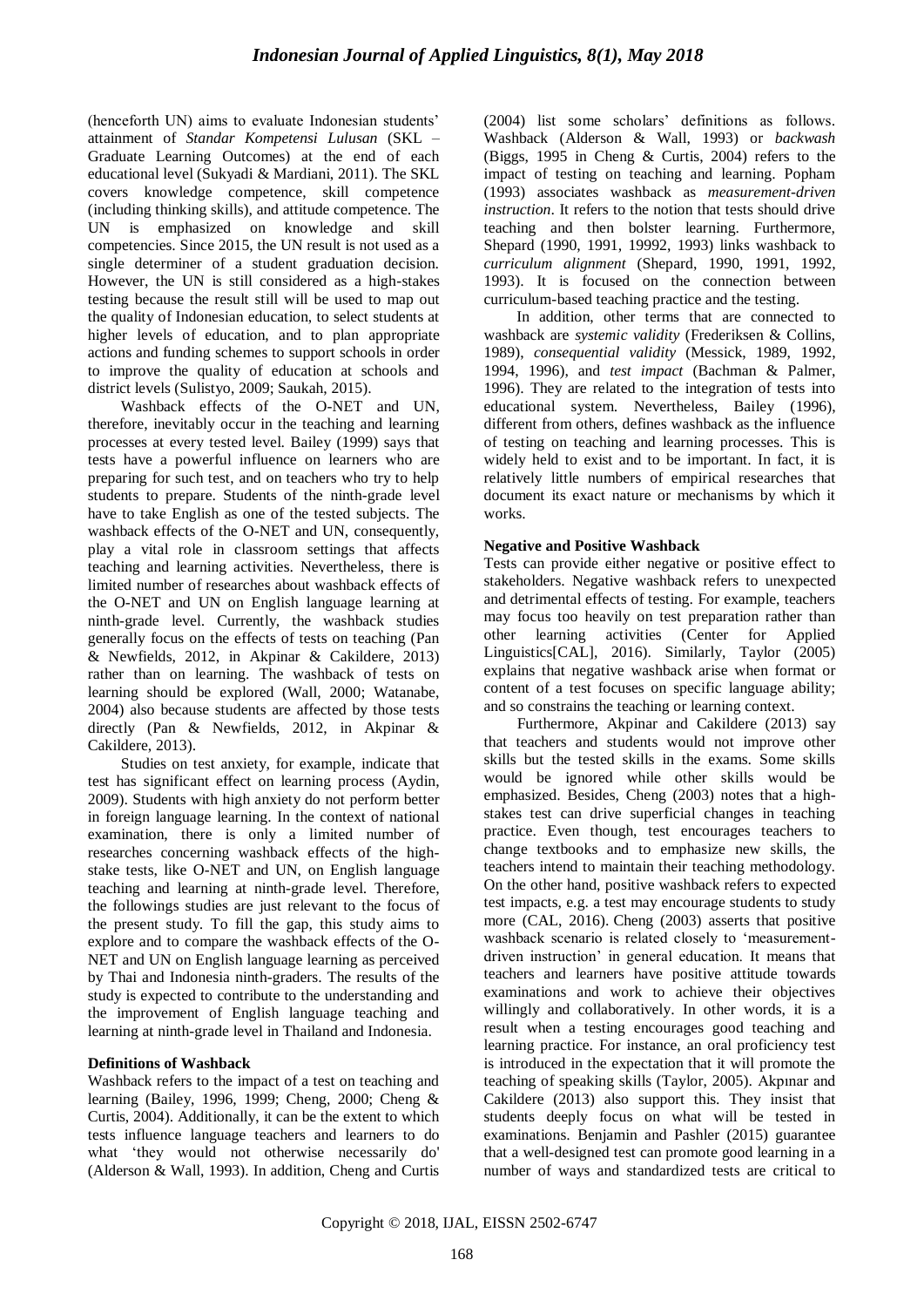assess students' learning and a nation's progress and to ensure international competitiveness of the graduates.

## **Ordinary National Educational Test (O-NET)**

O-NET is a standard-based achievement test (NIETS, 2012). The test is intended to be administered to assess Thai students' academic ability in their final semester of three grades: Year 6, Year 9, and Year 12 (NIETS, 2015). The main purposes aim to test the knowledge and thinking ability of Grade 6, 9 and 12 students according to the Basic Education Core Curriculum B.E 2551 (A.D. 2008). In addition, it aims to provide information to schools to improve their teaching and learning activities, and to evaluate the quality of education at national level (*ibid.*). The O-NET comprises of five major subjects of the National Education Curriculum (NIETS, 2015), including (1) Thai Language; (2) Mathematics; (3) Science; (4) Social Studies, Religions, and Cultures; and (5) Foreign Languages

The test contents are created based on the Basic Educational Curriculum B.E. 2551 (A.D. 2008) (NEITS, 2012). It is administered by The National Institute of Educational Testing Service (NIESTS –a public organization).

# *Ujian Nasional* **(UN)**

UN is a standard educational assessment of primary and secondary education in Indonesia. The UN is administered by the National Standard of Education (BSNP –*Badan Standar Nasional Pendidikan*). Sukyadi and Mardiani (2011) explains that Indonesia has administered the UN for its students since 2005 (Government Regulation number 19 of 2005). The test requires sixth, ninth, and twelfth graders to take the national exam at the end of the junior and senior high school (Grade 9 and 12) as a minimum graduation requirement (UNESCO, 2010). The purposes of the UN are to measure and to evaluate the Indonesian students" competences after the process of teaching and learning at the end of each educational level (i.e. grade six, nine, and twelve) (Sukyadi & Mardiani, 2011). The test result of the UN is a part of a system implemented to improve the quality of national education (Sulistyo, 2009). It is expected to be utilized by school principals, teachers, and stakeholders, as well as policy and decision makers at the national level as an instrument in enhancing the Indonesian education (Hamied, 2010).

## **Previous Studies**

As previously mentioned, there is only a limited number of researches concerning washback effects of the O-NET and UN on English language teaching and learning at ninth-grade level. Therefore, the followings studies are just relevant to the focus of the present study.

## *In Thailand*

Pukmai (2009) studied the washback effects of the O-NET on English language testing in Srisaket Province, Thailand. He intends to investigate the relationship between teacher-made test scores and the O-NET scores in the academic year 2006. The results reveal that the correlation score between those tests is low. The scores from teacher-based assessment are twice higher than the O-NET scores. This can be caused by the fact that some teachers might have upgraded or inflated their students" scores for some reason. For instance, it can be intended to increase students" possibilities to pass university admission, while the O-NET scores reveal their real ability of English based on the national curriculum.

Lunrasri and Gajaseni (2014) studied grade nine students" perceptions and opinions towards the washback effects of the O-NET on English language learning in the academic year 2013 in Chachoengsao Province, Thailand. It found that the test influenced the students to focus their learning heavily on the test contents. They were pushed to study harder to develop their language ability and test performance. Most of them memorized the learning content and feared the low O-NET scores.

## *In Indonesia*

Husnawati (2004, cited in Sulistyo, 2009) criticizes the UN as a serious flaw. In other words, UN might lead students to mechanistic rote learning, but with the sole purpose in response to the test while other potentials are ignored. Furthermore, national exam do not stimulate students" logical thinking, innovative thoughts, and emotional survival (Santoso, 2004, cited in Sulistyo, 2009). Besides, not only viewed from students' factor, Santoso (*ibid.*) asserts that the test items in the test are oriented to academic pedagogical perspectives, building a possible character for the students to be thoughtless to their environment. Furthermore, Zubaidi (2014) and Virgo (2016) state that teachers sometimes coach or teach their students to face tests. As a result, students tend to answer questions directly instead of elaborating their answer by exposing English as a language. Moreover, the UN only focuses on the passive aspects of English and it forces the students to memorize answers (Zubaidi, 2014).

Musthofa (2004, cited in Sulistyo, 2009) comments that everyone needs to support the implementation of the UN for some reasons. First, the UN constitutes a quality of education and influences the country to get rid of the image of the low quality of national education. Second, the UN is a motivating force for students to learn. Third, teachers will be encouraged to improve their teaching performance. Fourth, the last, the UN can bolster the competiveness of Indonesians in the challenges in the global era through emphasizing Indonesian and English languages and Math testing.

# *In other countries*

Akpinar and Cakildere (2013) studied the washback effects of high-stakes language tests (KPDS and ÜDS) on language development of the learners in Turkey. The study focused on receptive and productive language skills of academic personnel studying at Nevúehir University, Turkey. It found that the tests had positive washback effects only on tested skills (reading skills)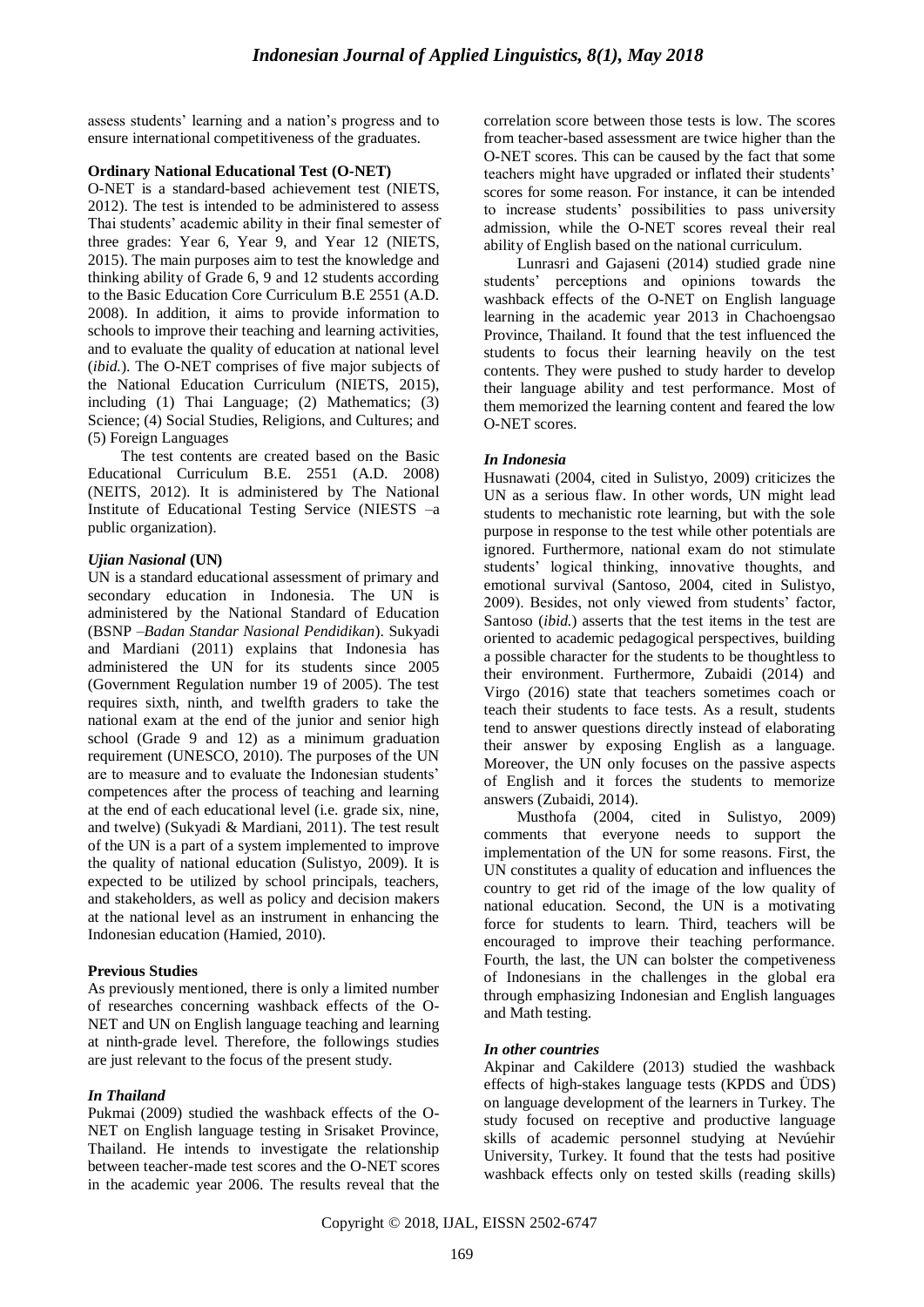while writing, listening and speaking skills were totally neglected by students because these skills were not tested.

Kenedy and Lui (2013) studied washback effects from a high-stakes test for university applicants in Beijing, China (Beijing Matriculation English Test: BMET). The aspect under investigation was students' and teachers" perceptions of the role of final-year secondary school English classes in preparing for the test and improving English skills. Results showed that both the students and teacher perceive that a major role of the final year English class is to help students to prepare for the test. Furthermore, the improvement of English skills is of lesser importance.

To conclude, both negative and positive impacts occur among high-stakes tests. Based on some related studies above, washback inevitably happened. This study will focus on washback effect of the O-NET and UN ninth-grade on English learning in Thailand and Indonesia.

## **METHOD**

This study was a multi-case study, i.e. Thailand case and Indonesia case. It employed triangulation or convergent parallel design (Creswell, 2009). It aims to explore and compare the washback effects of the O-NET and UN on English language learning as perceived by ninth-grade Thai and Indonesian students. The quantitative data were collected by using questionnaires. Besides, semi-structured interviews were conducted to gather qualitative data. This study integrated both data into overall interpretation. Then cross-case analysis was employed to integrate the results from each triangulation or convergent study across the two cases (Stake, 2006).

## **Subjects**

The subjects of the present study are 200 Thai and Indonesian ninth-graders. They are students at two inner-city secondary schools in Nangrong City, Buriram, Thailand and two inner-city junior high schools in Bandung City, West Java, Indonesia in the academic year 2016. There were 38 males and 62 females in Thailand case, and 40 males and 60 females in Indonesia case. All of them were asked to complete questionnaires. In addition, six students from each case were randomly selected to be involved in in-depth interviews.

## **Instruments**

There were two kinds of instruments, namely questionnaire and semi-structured interviews. The instruments were adapted from Lunrasri and Gajaseni (2014).

The questionnaire was constructed based on the framework of Shih"s washback model of learning (Shih, 2007). There are five learning areas in the washback model of learning including content of learning, total time of learning, learning strategies, learning motivation, and test anxiety. For the interview, the questions are related to washback effects of the O-NET on English learning. It was also based on areas of Shih"s washback model of learning (Shih, 2007).

## **Data analysis**

The data obtained from the questionnaires were analyzed by using SPSS program version 16 to calculate descriptive statistics including arithmetic means, standard deviation, and independent sample ttest.

The interpretation of mean scores to analyze the washback effects on learning are as follows.

 $4.21 - 5.00 =$  always did it.

 $3.41 - 4.20 =$  often did it.

 $2.61 - 3.40$  = sometimes did it.

 $1.81 - 2.60 =$  seldom did it.

 $1.00 - 1.80$  = never did it

Moreover, data from the interviews were analyzed. The two kinds of data were compared, related, and interpreted. Then cross-case analysis was employed to integrate the results from two cases (Stake, 2006).

# **FINDING AND DISCUSSION**

The results shown in Table 1 and Table 2 were categorized into five areas based on Shih"s washback model of learning (Shih, 2007). It comprises of content of learning, total time of learning, learning strategies, learning motivation, and test anxiety.

## **Content of learning**

Based on the data in Table 1, it can be inferred that there are no significant differences at .05 level between ninth-grade Thai and Indonesian students" perceptions on learning contents and skills of English ( $t = .61$ ,  $p =$ .54). However, there are significant differences at .05 level regarding the focus of learning communicative English language skills ( $t = 5.76$ ,  $p = .00$ ) and learning some parts in the English textbooks even though they are not likely to appear in the O-NET and UN ( $t = 3.10$ ,  $p = .00$ ).

In both cases, either Thai or Indonesian students, they often focus learning on contents and skills that were likely to appear in the O-NET and UN ( $M_3$  = 3.68,  $SD_3 = .80$ ). In every school, O-NET and UN preparation programs, which all the students have to participate, were held before the tests. The focuses of the preparations are the tested contents and skills that were likely to appear in the O-NET or UN. The programs are conducted in the  $2<sup>nd</sup>$  semester around three or four months before the test date.

Considering students" perceptions about learning communicative skills and using English textbooks, Thai students often relied on English textbooks. In addition, they learn to communicate based on the textbooks. However, their teachers always use L1 in the classroom so that they require more English exposure from the teachers. In contrast, Indonesian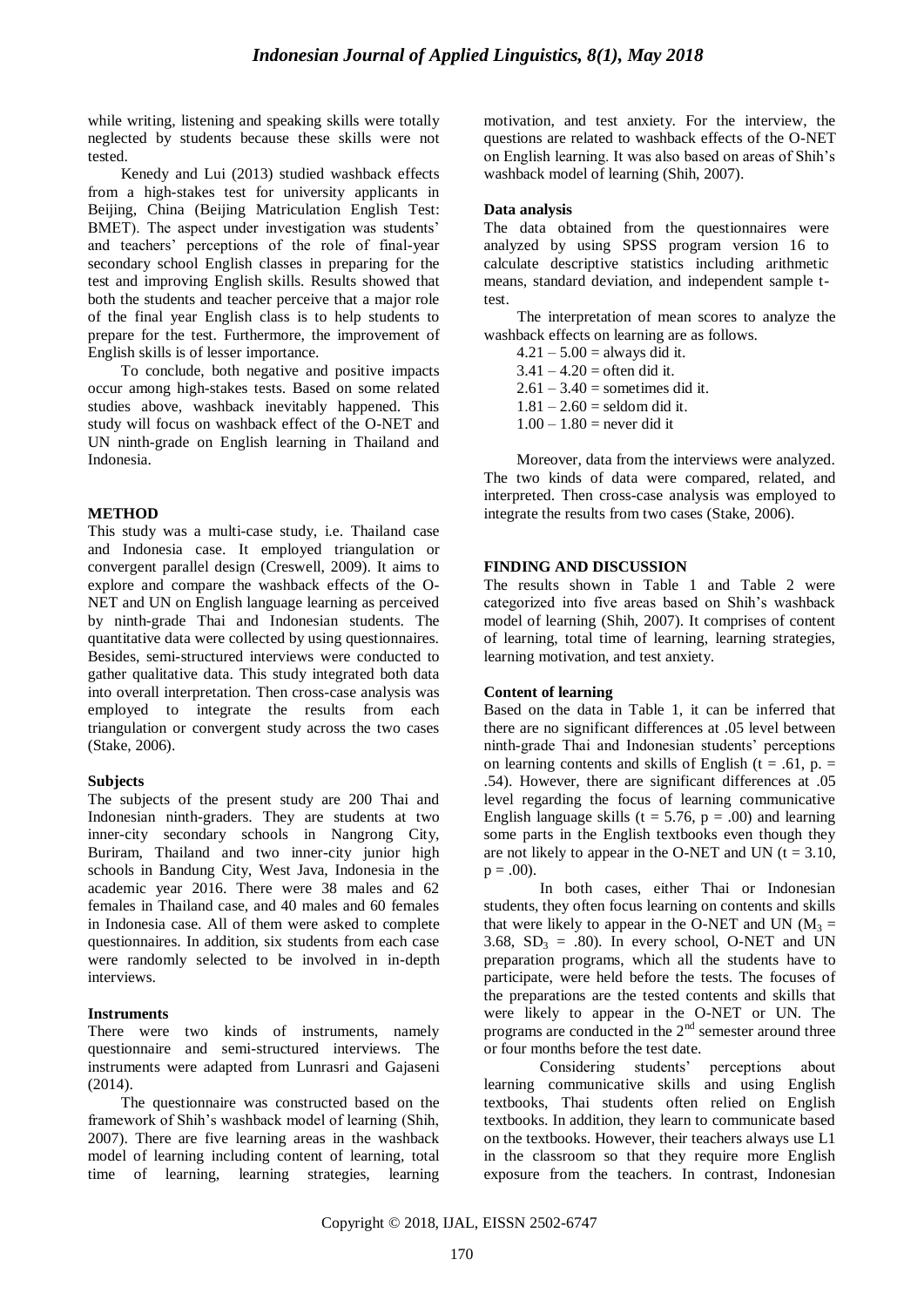students learn from various learning materials rather than the textbooks. Interestingly, English was usually spoken in the classrooms while L1 was used when complex explanations were needed.

|  |  | Table 1. Means, standard deviation, and independent sample t-test of content of learning and total time of learning |
|--|--|---------------------------------------------------------------------------------------------------------------------|
|  |  |                                                                                                                     |

|    |                                                                  | <b>Perceptions of Students</b> |           |                                      |           |         |     |      |  |
|----|------------------------------------------------------------------|--------------------------------|-----------|--------------------------------------|-----------|---------|-----|------|--|
|    |                                                                  | Thai<br><b>Students</b>        |           | <b>Indonesian</b><br><b>Students</b> |           |         |     |      |  |
|    |                                                                  |                                |           |                                      |           | t-test  |     |      |  |
|    |                                                                  | $(n=100)$                      |           | $(n=100)$                            |           |         |     |      |  |
|    |                                                                  | М                              | <b>SD</b> | М                                    | <b>SD</b> | t.      | df  | D    |  |
|    | <b>Content of Learning</b>                                       | 3.72                           | .79       | 3.65                                 | .82       | .61     | 198 | .54  |  |
| 1. | Focusing learning on the contents and skills of English that are |                                |           |                                      |           |         |     |      |  |
|    | likely to appear in the National Exam.                           | 3.98                           | .81       | 3.33                                 | .77       | 5.76    | 198 | .00  |  |
| 2. | Focusing learning on communicative English language skills.      |                                |           |                                      |           |         |     |      |  |
| 3. | Focusing learning on some parts in the English textbook even     | 3.53                           | .96       | 3.11                                 | .95       | 3.10    | 198 | .00. |  |
|    | though they are not likely to appear in the National Exam.       |                                |           |                                      |           |         |     |      |  |
|    | <b>Total Time of Learning</b>                                    |                                |           |                                      |           |         |     |      |  |
| 1. | Spending time in the evenings or weekends for the National       | 2.78                           | 1.19      | 3.30                                 | .94       | $-3.41$ | 198 | .00. |  |
|    | Exam preparation provided by schools or in tutorial schools.     |                                |           |                                      |           |         |     |      |  |
| 2. | Spending time in the evenings or weekends to improve their       | 3.19                           | 1.14      | 3.65                                 | 1.03      | $-2.97$ | 198 | .00. |  |
|    | English proficiency e.g., watching English movies, listening to  |                                |           |                                      |           |         |     |      |  |
|    | English songs and reading English books.                         |                                |           |                                      |           |         |     |      |  |
| 3. | Spending time practicing previous National Exam test or          | 2.89                           | 1.08      | 3.10                                 | .90       | $-1.48$ | 198 | .13  |  |
|    | reviewing grammar and vocabulary in classrooms.                  |                                |           |                                      |           |         |     |      |  |
| 4. | Spending time practicing communicative English language skills   | 3.46                           | 1.00      | 2.82                                 | .65       | 5.31    | 198 | .00. |  |
|    | in classrooms.                                                   |                                |           |                                      |           |         |     |      |  |
|    | $\ddot{v}$ $\ddot{v}$                                            |                                |           |                                      |           |         |     |      |  |

 $*{\rm p}$  < .05

Table 2 Mean, standard deviation and independent sample t-test of learning strategies, learning motivation and test anxiety

|    |                                                                                  | <b>Perceptions of Students</b>       |      |                                                   |           |         |     |     |
|----|----------------------------------------------------------------------------------|--------------------------------------|------|---------------------------------------------------|-----------|---------|-----|-----|
|    |                                                                                  | Thai<br><b>Students</b><br>$(n=100)$ |      | <b>Indonesian</b><br><b>Students</b><br>$(n=100)$ |           | t-test  |     |     |
|    |                                                                                  |                                      |      |                                                   |           |         |     |     |
|    |                                                                                  |                                      |      |                                                   |           |         |     |     |
|    |                                                                                  | М                                    | SD.  | М                                                 | <b>SD</b> | t       | df  | p   |
|    | <b>Learning Strategies</b>                                                       | 3.38                                 | 1.02 | 2.92                                              | 1.03      | 3.16    | 198 | .00 |
| 1. | Learning test-taking strategies for English language tests.                      | 3.56                                 | 1.03 | 3.30                                              | .91       | 1.88    | 198 | .06 |
| 2. | Using rote-memorization to prepare for the National Exam.                        |                                      |      |                                                   |           |         |     |     |
|    | <b>Learning Motivation</b>                                                       |                                      |      |                                                   |           |         |     |     |
| 1. | Studying harder in English in order to develop their ability to<br>use language. | 3.28                                 | 1.00 | 3.62                                              | .87       | $-2.55$ | 198 | .01 |
| 2. | Studying harder in English to get high National Exam scores.                     | 3.38                                 | 1.07 | 3.93                                              | .85       | $-4.01$ | 198 | .00 |
|    | <b>Test Anxiety</b>                                                              |                                      |      |                                                   |           |         |     |     |
| 1. | Feeling anxious while preparing for the National Exam.                           | 3.69                                 | 1.25 | 3.37                                              | 1.24      | 1.81    | 198 | .07 |
| 2. | Fear for the poor National Exam results in English.                              | 4.03                                 | 1.16 | 3.47                                              | 1.26      | 3.25    | 198 | .00 |

 $*p < .05$ 

#### **Total time of learning**

There are no significant differences at .05 level between ninth-grade Thai and Indonesian students" perceptions in terms of spending time practicing previous National Exam test or reviewing grammar and vocabulary in classrooms ( $t = -1.48$ ,  $p = .13$ ). However, there are significant differences at .05 level between ninth-grade Thai and Indonesian students' perceptions concerning spending time for the National Exam preparation provided by schools or in tutorial schools ( $t = -3.41$ ,  $p =$ .00), spending time in the evenings or weekends to improve their English proficiency (t = -2.97, p = .00),

and spending time practicing communicative English language skills in classrooms ( $t = 5.31$ ,  $p = .00$ ).

As shown in Table 1, Thai and Indonesian students perceive that sometimes they spent time practicing previous O-NET and UN tests or reviewing grammar and vocabulary in classrooms  $(M_1 = 2.89, SD_1 = 1.08)$ and  $M_2 = 3.10$ ,  $SD_2 = .90$ , respectively). However, Indonesian ninth-graders have higher mean scores than Thai students. Moreover, in both cases, the students practiced previous national exam tests and reviewed some language points in the classroom, but it was not all the time because they had O-NET and UN preparations to deal with the tests specifically. At the test preparation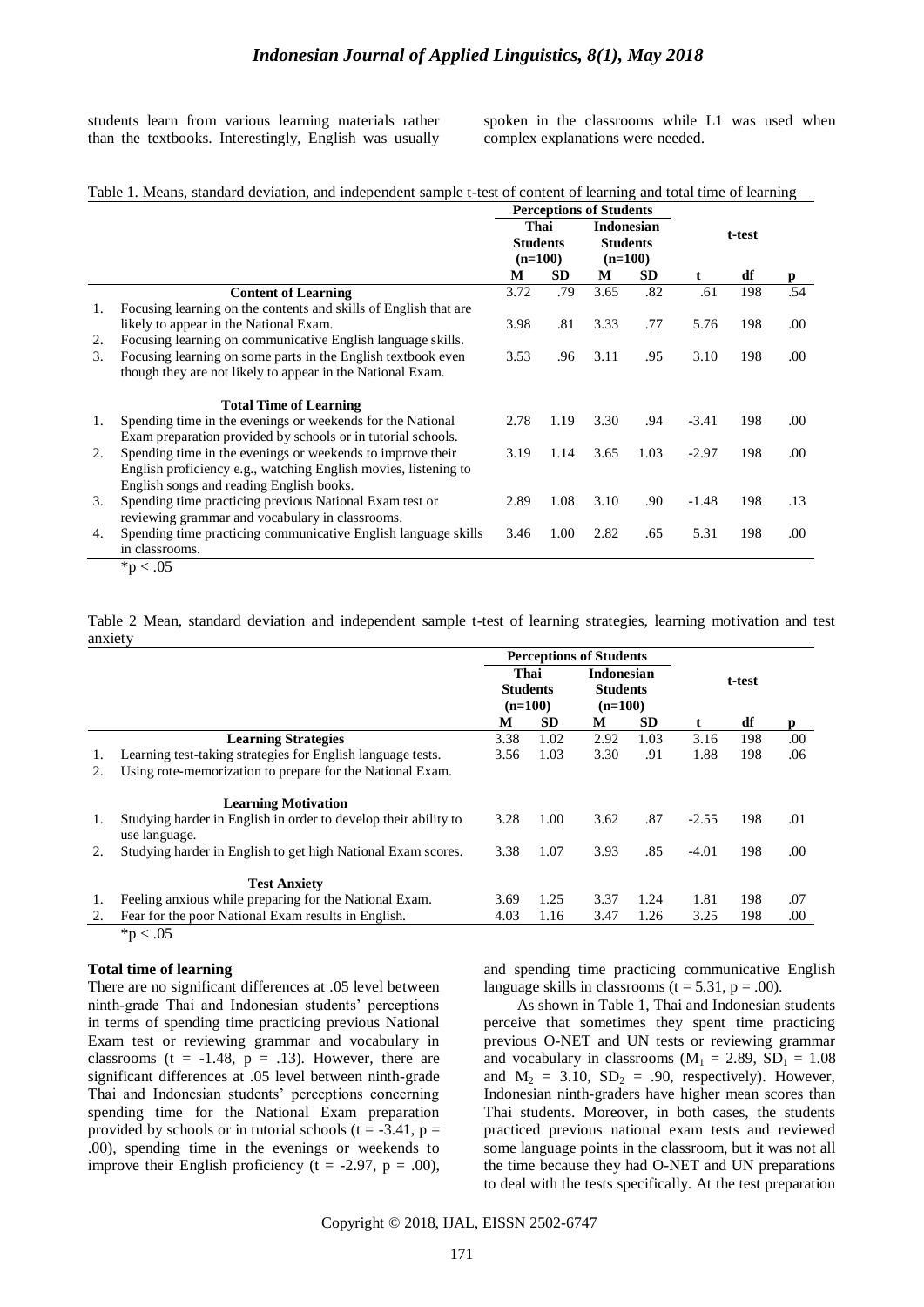periods, the students in both cases learned hard, and the focuses were on the O-NET and UN tested skills and contents only.

There were significant differences at .05 level between ninth-grade Thai and Indonesian students' perceptions in some items. Firstly, regarding spending time for the O-NET and UN preparations provided by schools or in tutorial schools, both Thai and Indonesian ninth-grade students did it sometimes ( $M_1 = 2.78$ ,  $SD_1 =$ 1.19 and  $M_2 = 3.30$ ,  $SD_2 = 1.10$ , respectively). However, ninth-grade Indonesian students had higher mean scores than ninth-grade Thai students. It indicated that Indonesian students attended tutorial schools more than Thai students. Similarly, the purposes of attending the tutorial schools were to improve the school assessment and also the O-NET and UN tested subjects" scores.

In regular classes, ninth-grade Thai students learned based on textbooks, but Indonesian students also learned from other materials besides the textbooks. Previous O-NET and UN tests and language points were not emphasized at this time. In all cases, they had the test preparations to deal with the O-NET and UN specifically. At the test preparations, the students learned hard, and the focus was on the O-NET or UN contents only. The test preparations were conducted in the 2nd semester. In Indonesia case, the UN preparations were held about three months before the test (including a month of intensive UN preparations).

During those three months, besides reviewing and practicing previous UN tests, there were six try-out tests that ninth-grade Indonesian students had to take to evaluate their improvement. In contrast, in Thailand case, the O-NET preparations were held only a month, including a week of intensive O-NET preparation before the test. Moreover, there was only one try-out test called Pre-O-NET test.

Secondly, while Thai students spent some time to improve their English at weekends or evenings sometimes ( $M_1 = 3.19$ ,  $SD_1 = 1.14$ ), Indonesian students often did it ( $M_2 = 3.65$ ,  $SD_2 = 1.03$ ). Thai students did not practice English much outside the classroom. They relied on dictionary or the internet to help them understand English. Most Indonesian students often practiced English after class at home. They listened to music, watched movies, and read English books. However, it depended on individuals.

Finally, Thai students often spent time practicing communicative English language skills in classrooms  $(M_1 = 3.46, SD_1 = 1.00)$ , but Indonesian students only did it sometimes ( $M_2 = 2.82$ ,  $SD_2 = .65$ ). In Thailand case, interestingly, though ninth-grade Thai students perceived they often practice communicative English in the classroom, L1 was always used in the classroom rather than English. On the other hand, Indonesian students used English as the main language in their classrooms. They sometimes focused learning on communicative English skills. However, they were encouraged to use English in the classroom. L1 was

sometimes used when the students learned some difficult lessons, and they needed deeper explanations.

#### **Learning strategies**

There were no significant differences at .05 level between ninth-grade Thai and Indonesian students' perceptions on using rote memorization to prepare the O-NET and UN ( $t = 1.88$ ,  $p = .06$ ). However, there were significant differences at .05 level between ninth-grade Thai and Indonesian students' perceptions in terms of learning test-taking strategies for English language tests  $(t = 3.16, p = .00)$ .

As it can be seen from the Table 2, while most Thai students perceived that they often used the rotememorization technique to prepare the O-NET ( $M_1$  = 3.56,  $SD_1 = 1.03$ ), Indonesian students perceived they used that technique to prepare the UN sometimes ( $M_2$  = 3.30,  $SD_2 = .91$ ). Ninth-grade Thai students tried to memorize vocabulary because they thought that if they remembered more words, they would get more scores. Likewise, ninth-grade Indonesian students also used this technique and read English books to help them to expand their vocabulary range.

There were significant differences at .05 level between ninth-grade Thai and Indonesian students' perceptions regarding learning test-taking strategies for English language tests. The levels of frequency of Thai and Indonesian students were the same. They perceived that they sometimes learned test-taking strategies for English language tests ( $M_1 = 3.38$ ,  $SD_1 = 1.02$  and  $M_2 =$ 2.92,  $SD_2 = 1.03$ , respectively). Ninth-grade Thai students learned some strategies to deal with the O-NET, for example, the concordance between questions and choices, word guess and skimming reading. Similarly, ninth-grade Indonesian students learned some strategies to deal with the UN such as checking an answer from a question, guessing the meanings of words from their contexts, and trying to understand each question completely before making any decisions about the answers.

#### **Learning motivation**

There were significant differences at .05 level between ninth-grade Thai and Indonesian students" perceptions concerning studying harder in English in order to develop their ability to use the language ( $t = -2.55$ ,  $p =$ .01) and to get high National Exam scores ( $t = -4.01$ ,  $p =$ .00).

While, most ninth-grade Thai students sometimes learn English harder to improve their ability to use the language ( $M_1 = 3.28$ ,  $SD_1 = 1.00$ ) and to get high O-NET scores ( $M_1 = 3.38$ ,  $SD_1 = 1.07$ ), most ninth-grade Indonesian students often did it to improve their English  $(M_2 = 3.62, SD_2 = .87)$  and to get high UN scores  $(M_2 = 3.62, SD_2 = .87)$ 3.93,  $SD_2 = .85$ ). According to the mean scores, ninthgrade Thai students did not emphasize learning English to improve their language ability more than to get high O-NET scores or vice versa, while ninth-grade Indonesian students gave the precedence of the UN over the improvement of English language ability. Besides,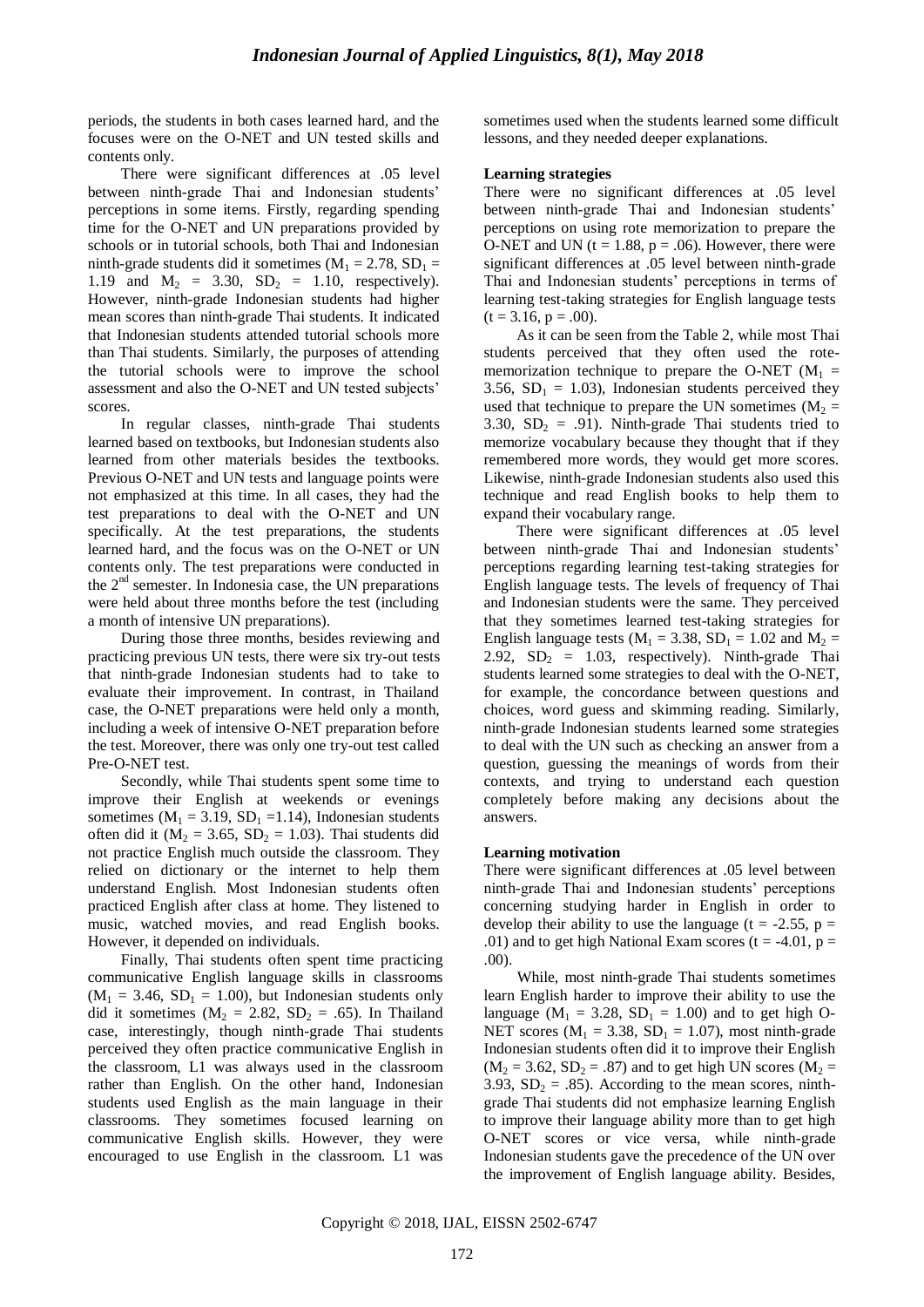some ninth-grade Thai students did not stress the importance of English much. Therefore, they did not study beyond English lessons at school. In contrast, some ninth-grade Thai students worried about the school assessment and O-NET scores so that they studied English more after school at tutorial schools. However, the focus was on getting high tests' scores rather than to develop English language ability. In terms of Indonesia case, the UN influenced most ninth-grade Indonesian students to learn English harder. Most of them learned English in order to improve their English ability and to get high UN scores. However, it depended on individuals whether or not they learned English harder.

#### **Test anxiety**

There were no significant differences at .05 level between ninth-grade Thai and Indonesian students' perceptions regarding anxiety while preparing for the National Exam ( $t = 1.81$ ,  $p = .07$ ). However, there were significant differences at .05 level between ninth-grade Thai and Indonesian students' perceptions concerning the fear for the poor national exam results in English (t  $= 1.24$ ,  $p = .00$ ).

Most ninth-grade Thai students perceived that they often felt anxious while preparing for the O-NET ( $M_1 =$ 3.69,  $SD_1 = 1.25$ ). In contrast, ninth-grade Indonesian students perceived that they felt the anxiety from the UN preparation sometimes ( $M_2 = 3.37$ , SD<sub>2</sub> = 1.24). In Thailand case, the O-NET preparations significantly influenced ninth-grade Thai students' feeling towards the O-NET. The preparations made them felt anxious about reviewed contents and concerned about the difficulty of the test and poor scores. Even though they felt stressful during the preparations, but, they perceived the preparations were useful. They thought the preparations would help them to be confident and ready for the O-NET test. Similarly, in Indonesia case, most ninth-grade Indonesian students were highly stressful because there were enormous contents that need to be reviewed. Furthermore, there were six try-out tests. It was once in two weeks. Therefore, they felt overwhelming and stressful. However, they thought that the UN preparations helped them to be ready for the UN.

There were significant differences at .05 level between ninth-grade Thai and Indonesian students' perceptions on the subject of fear for the poor national exam results in English. Among ninth-grade Thai and Indonesian students, they shared the same level of frequency. They perceived that they often feared for the poor national exam results in English ( $M_1 = 4.03$ ,  $SD_1 =$ 1.16 and  $M_2 = 3.47$ ,  $SD_2 = 1.26$ , respectively). However, the mean score of ninth-grade Thai students was higher than ninth-grade Indonesian students'. It illustrated that most ninth-grade Thai students had a higher concern about the poor results in English than Indonesian students". Nevertheless, in both cases, the students feared that they would obtain low scores in English.

#### **Discussion**

The results of the present study manifested that the O-NET and UN had both negative and positive impacts to ninth-grade Thai and Indonesian students" English learning.

In both cases, the contents and skills of learning were related to what were likely to appear in the national exams (O-NET and UN). Bailey (1999) said that tests have a powerful influence on learners who are preparing for such test, and on the teachers who try to help them to prepare. Also schools set extra classes to deal with the tests. These results were confirmed by Badan Standar Nasional Pendidikan (henceforth, BSNP) (2009) that some Indonesian schools added more additional hours for the tested subjects in the UN because they thought the time allotment for each subject in the curriculum was not adequate which was similar to Thai schools. The O-NET and UN preparations all started in the 2<sup>nd</sup> semester before the tests in order to help students to prepare the tests. The periods of the preparations varied from school to school. In Thailand case, all the schools spent about a month before the O-NET while in Indonesia case, it took about three months. The preparation periods covered regular and extra classes. Moreover, the fact remains that the students in both cases learned hard in the preparation sessions to the O-NET and UN.

Besides, mostly, the students' learning in both cases relied on what their teachers provided. As a result, assumingly, the teacher emphasized their instruction on what the test tested. In line with this, Vernon (1956: 166, in Alderson & Wall, 1993) negatively claimed that tests "distort the curriculum" because teachers tended to teach what would appear in the tests and ignored other contents. Also, "what is assessed becomes what is valued, which becomes what is taught" (McEwan, 1995: 42, in Cheng, 2000). However, since the O-NET and UN were the results of Thai and Indonesian curriculum, respectively, therefore, the test drove the instruction and then learning. It is what Popham (1993) called it "*Measurement-driven instruction*.'

What's more, there was only one try-out test, called Pre-O-NET test, for ninth-grade Thai students, but six times for Indonesian students. It indicated that among ninth-grade Indonesian students, they had high anxiety even though the quantitative data results showed that they only felt anxious sometimes ( $M_2 = 3.37$ ,  $SD_2 =$ 1.24). It was confirmed by the qualitative data results that ninth-grade Indonesian students had highly stressful because there were enormous contents that need to be reviewed. This finding was identical with a study conducted by Lunrasri and Gajaseni (2014). They examined the impacts of the O-NET at grade 9 level in Chacheongsao Province in Thailand. It found that the students had high level of anxiety during the O-NET preparation. Also ninth-grade Thai and Indonesian students highly feared for the poor O-NET and UN scores. The mean scores between them were the same level of frequency ( $M_1 = 4.03$ ,  $SD_1 = 1.16$  and  $M_2 =$ 3.47,  $SD_2 = 1.26$ , respectively). It illustrated that the O-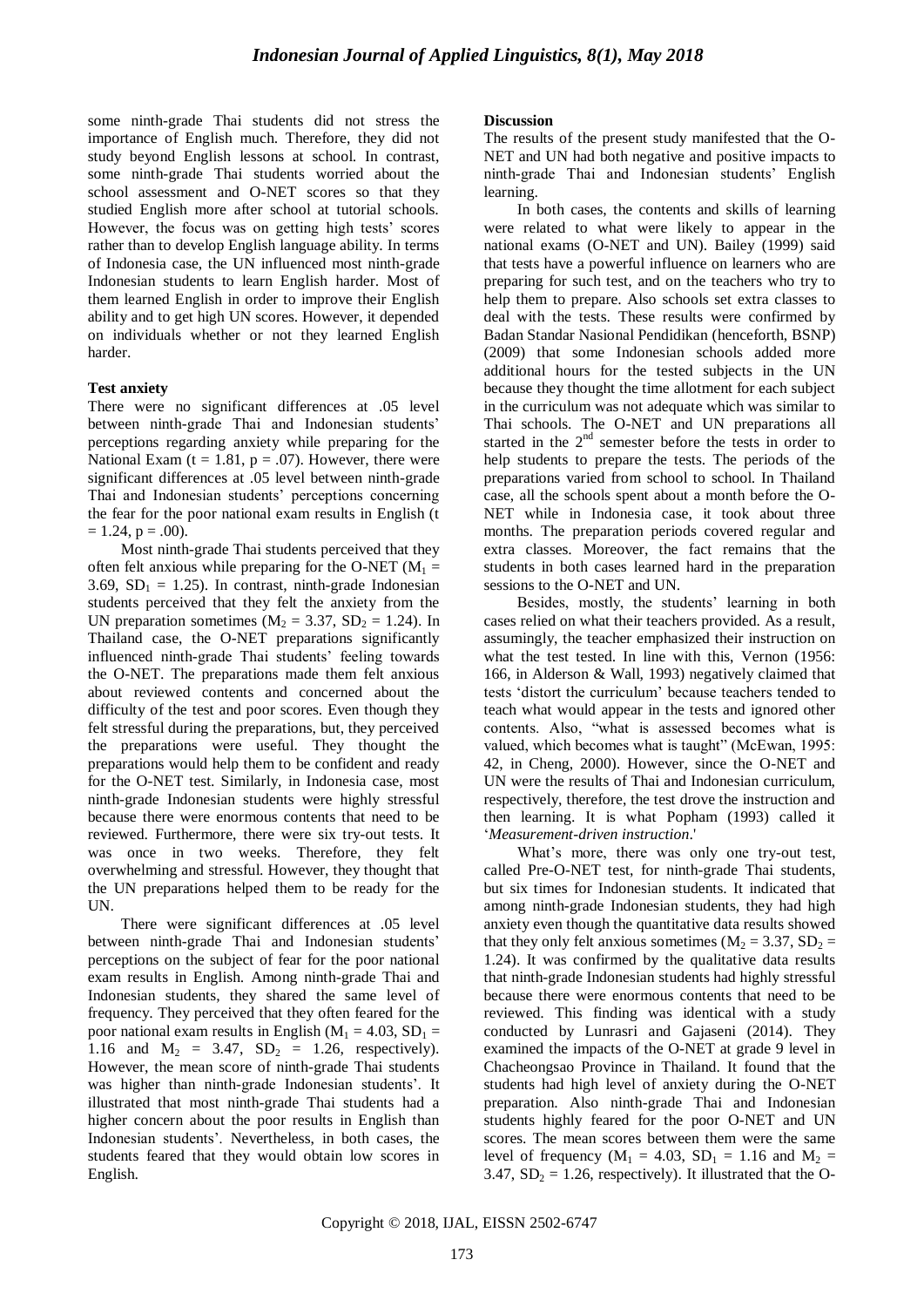NET and UN scores were significantly important to them. When considering the usage of the O-NET and UN scores, they support the claims above. In Thailand case, the O-NET scores will be applied to students" GPA and admission into the upper secondary level. Similarly, in Indonesia case, the UN scores are used as part of admission into high school level. As a result, to get low scores would affect their academic records, admission of higher education level and teachers' or parents" expectations. In line with this, Ferman (2004) said that the fear of low scores is one of factors causing washback effects of the test on students' learning.

Regarding learning English communication, English communication skill was one of the tested skills in the O-NET and UN so that both ninth-grade Thai and Indonesian students focused on it. The results were similar to, for example, Ferman (2004), Akpinar and Cakildere (2013), and Lunrasri and Gajaseni (2014). Those studies found that the teacher emphasized their instruction and students stressed their learning on what the test tested. However, ninth-grade Thai students learned to communicate based on English textbooks while Indonesian learned from other materials too. This was a positive impact of the O-NET and UN because being able to speak English is one of the goals of English learning. Therefore, the students in both cases were promoted and encouraged to learn. However, in Thailand case, the teachers always used L1 in the classroom rather than English. In this regard, ninthgrade Thai students requested more English exposure from their teachers. In contrast, ninth-grade Indonesian students learned from various learning materials. Also, English was always used in the classrooms while L1 was used when complex explanations were needed. It illustrated that between ninth-grade Thai and Indonesian students, in average, the level of English proficiency and communicative competence of Indonesian student may be higher than Thai students. As a result, while they shared some factors and constraints of English learning, ninth-grade Thai students may have some problems related to English instructions from schools.

#### **CONCLUSION**

To conclude, washback of a test is worth to study since it inevitably occurs and affects teachers and students in a myriad of ways. This present study not only showed the washback of the O-NET and UN on classroom settings, but it also revealed 1) what ninth-grade Thai and Indonesian students perceived about the tests, and 2) the similarities and differences between Thai and Indonesian contexts. Whereby, the results are useful in developing English teaching and learning at grade 9 level in both countries. In addition, it can be used to anticipate harmful washback from such tests.

Besides, there are few studies, which deal with the washback effects of national exams in Thailand and Indonesia. As a result, future studies should be conducted to investigate how to deal with such tests and how to exploit the washback of the tests to improve English teaching and learning.

#### **REFERENCES**

- Aydin, S. (2009). Test anxiety among foreign language learners: A review of literature. *Journal of Language and Linguistic Studies*, *5*, 127-137.
- Akpinar, K. D., & Cakildere, B. (2013). Washback effects of high- language tests of Turkey (and ÜDS) on productive receptive skills of personnel. *Journal of Language Linguistics Studies*, *9*(2), 81- 94.
- Alderson, J. C., & Wall, D. (1993). Washback exist? *Applied Linguistics, 14*, 115–129.
- Bachman, L. F., & Palmer, A. S. (1996). *Language testing in practice.* Oxford: Oxford University Press.
- Badan Standar Nasional Pendidikan: BSNP. (2009). *Laporan BSNP Tahun 2009*. Retrieved from [http://bsnp-indonesia.org/id/wp](http://bsnp-indonesia.org/id/wp-%20content/uploads/2011/02/Laporan-BSNP-2009.pdf)[content/uploads/2011/02/Laporan-BSNP-2009.pdf](http://bsnp-indonesia.org/id/wp-%20content/uploads/2011/02/Laporan-BSNP-2009.pdf)
- Bailey, K. M. (1996). Working for washback: A review of the washback concept in language testing. *Language Testing, 13*(3), 257-279.
- Bailey, K. M. (1999). *Washback in language testing*. ETS Educational Testing Series. Princeton, New Jersey. U.S.A.
- Benjamin, A. S. & Pashler, H. (2015). The value of standardized testing. *Policy Insights from the Behavioral and Brain Sciences, 2*(1), pp. 13- 23. http://dx.doi.org/10.1177/2372732215601116
- Center for Applied Linguistics (CAL). (2016). *Understand assessment: A guide for foreign language educators*. Retrieved 2 April, 2017 from http://www.cal.org/flad/tutorial/impact/5washback instruction.html
- Cheng, L. (2000). *Washback or backwash: A review of the impact of testing on teaching and learning*. Retrieved from http://files.eric. ed.gov/fulltext/ED442280.pdf
- Cheng, L. (2003). Looking at the impact of a public examination change on secondary classroom teaching: A Hong Kong case study. *Journal of Classroom Interaction*, *38*(1), 1-10.
- Cheng, L., & Curtis, A. (2004). Washback or Backwash: A Review of the Impact of Testing on Teaching and Learning. In L. Cheng; Y. Watanabe & A. Curtis (Eds.), *Washback in language testing: Research contexts and methods* (p. 3-17)*.* Mahwah, NJ: Lawrence Erlbaum Associates.
- Creswell, J. (2009). *Research design: Quantitative, qualitative, and mixed method approaches*. *edition.* Thousand Oaks, CA: Sage Publication.
- Ferman, I. (2004). The washback of an EFL National Oral Matriculation Test to teaching and learning. In L. Cheng, Y. Watanabe, & A. Curtis (eds), *Washback in language testing: Research contexts*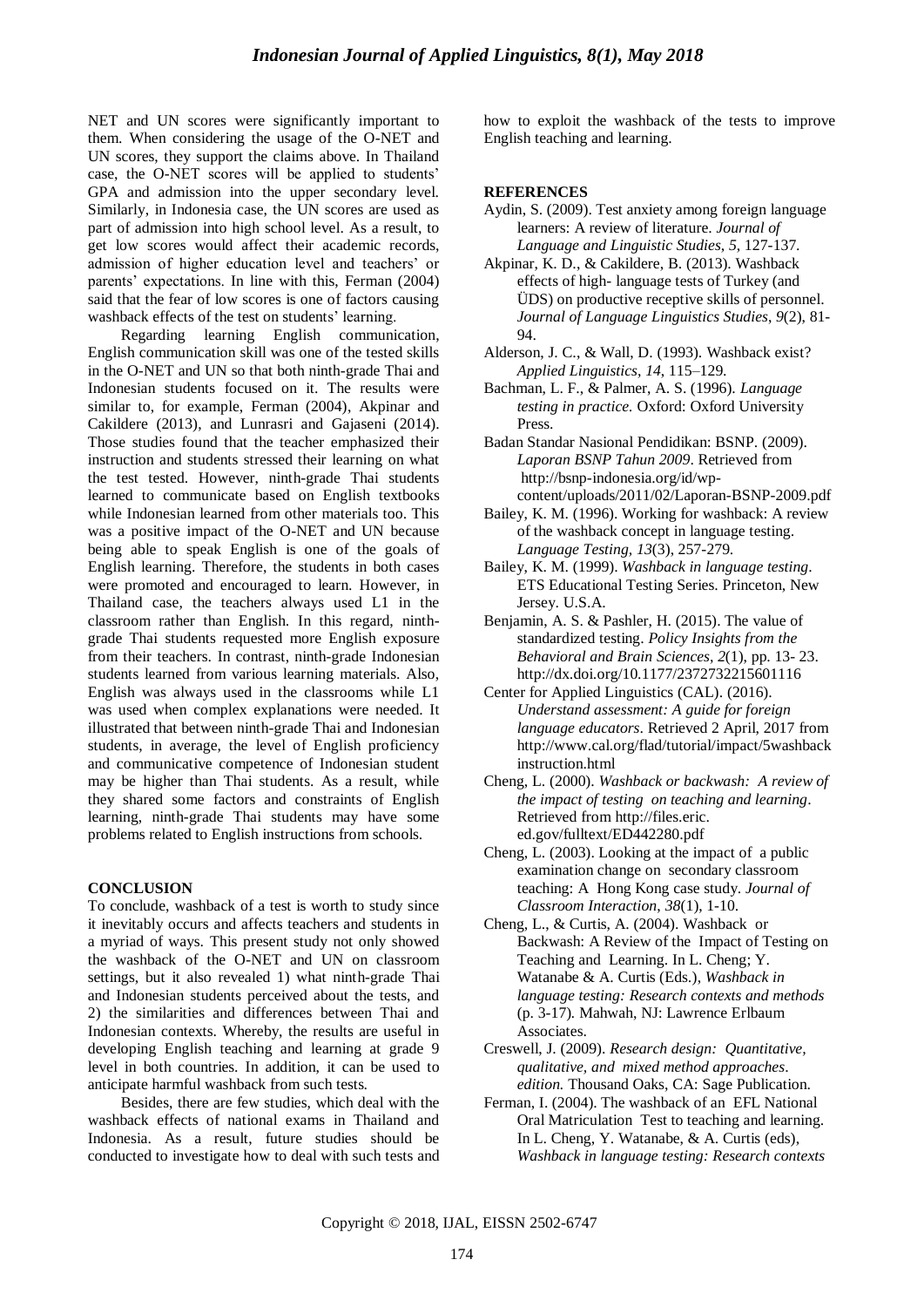*and methods* (pp.191-210). Mahwah, NJ: Lawrence Erlbaum Associates.

- Frederiksen, J. R., & Collins, A. (1989). A systems approach to educational testing. *Educational Researcher*, *18*(9), 27-32.
- Hamied, F.A. (2010). EFL assessment in Indonesia; national exam and quality of education. In n Moon, Y. & Spolsky, B. (Eds.). *Language assessment in asia: Local, regional or global?*(pp. 99-120). Seoul: Asia TEFL
- Kennedy, S., & Lui, R. (2013). Washback of a highstakes English test in China: Student and teacher perceptions. *Concordia Working Pappers in Applied Linguistics*, *4*(10), 23-29.
- Lunrasri, Y. & Gajaseni, C. (2014). Washback Effects of the Ordinary National Educational Test on English Language Learning as Perceived by Grade 9 Students. *Online Journal of Education, 9*(4), 226- 240.
- Messick, S. (1989). Validity. In: R. Linn (Ed.) (3rd Ed.) *Educational Measurement* (pp. 13-103). New York, NY: Macmillan.
- Messick, S. (1992, April). The interplay between evidence and consequences in the validation of performance assessments. Paper presented at the *Annual Meeting of theNational Council on Measurement in Education*, San Francisco.
- Messick, S. (1994). The interplay of evidence and consequences in the validation ofperformance assessments. *Educational Researcher, 23,* 13-23.
- Messick, S. (1996). Validity and washback in language testing. *Language Testing, 13*(3), 241-256.
- Ministry of Education. (2009). *Basic Education Core Curriculum B.E. 2551(A.D.2008)*. Retrieved 3 April 2017 from http://academic. obec.go.th/web/doc/d/147
- National Institute of Educational Testing Service (NIETS). (2012). *The Operation Involves the Use of O- NET as One of Criteria in Determining the Learning Outcomes of Students*. Retrieved April 3, 2017 from ttp://academic.obec.go.th/ web/doc/d/776
- National Institute of Educational Testing Service (NIETS). (2015). *O-NET (Ordinary National Educational Test)*. Retrieved 29 March 2017 from http://www.niets.or.th/en/ catalog/view/2211.
- Pukmai, B. (2009). *The Relationship between EFL high school Learners' Scores on Teacher-mad Test and the Ordinary National Educational Testing (O-NET)* (Unpublished M.A. thesis). Mahidol University, Thailand. Retrieved from ttp://tdc.thailis.or.th/
- Popham, W. J. (1993). Measurement-driven instruction as a quick-fix reform strategy. *Measurement and Evaluation in Counseling and Development*, *26*(1), 31-34.
- Saukah, A. (2015). National Exam in Indonesia and Its Washback Effects. In F. A. Hamied, I. B. P. Yadnya & I. G. A. G. Sosiowati (Eds.). *Developing indigenous models of english*

*language teaching and assessment* (p. 143-160). Bali: English Department Faculty of Letters and Culture and Post Graduate Study Program, Udayana University.

- Shepard, L. A. (1990). Inflated test score gains: Is the problem old norms or teachingthe test? *Educational Measurement: Issues and Practice, 9*, 15-22.
- Shepard, L. A. (1991). Psychometricians' beliefs about learning. *Educational Researcher, 20*(6) 2-16.
- Shepard, L. A. (1992). What policy makers who mandate tests should know about the new psychology of intellectual ability and learning. In: B. R. Gifford and M. C. O'Connor, *Changing assessments: Alternative views of aptitude,achievement and instruction.* London: Kluwer Academic Publishers, pp. 301-27.
- Shepard, L. A.(1993). The place of testing reform in educational reform: A reply to Cizek. *Educational Researcher, 22*, 4, 10-14.
- Shih, C.-M. (2007). A new washback model of students' learning. *Canadian Modern Language Review*, *64*(1), 135-161.
- Stake, R. E. (2006). *Multiple case study analysis.* New York, NY: The Guilford Press.
- Sukyadi, D., & Mardiani, R. (2011). The washback effect of the English National Examination (ENE) on English teachers' classroom teaching and students" learning. *K@Ta, 13*(1), 96-111. doi:10.9744/kata.13.1.96-111
- Sulistyo, G. (2009). English as a masurement Standard in the National Examination: some Grassroots' Voice. *TEFLIN Journal, 20*(1), 1-24. URL: http://dx.doi.org/10.15639/teflinjournal.v20i1/1-24
- Sullivan, L. E. (2009). High-stakes test. In *The SAGE glossary of the social and behavioral sciences* (Vol. 3, pp. 235-235). Thousand Oaks, CA: SAGE Publications Ltd. doi: 10.4135/9781412972024.n1189
- Taylor, L. (2005). Washback and impact. *ELT Journal: English Language Teaching Journal*, *59*(2), 154- 155. doi:10.1093/eltj/cci030
- *The Greenwood Dictionary of Education 2nd edition*. (2012). Greenwood, California. U.S.A.
- UNESCO. (2010). Secondary education regional information base*:* Country profile. In *UNESCO Asia and Pacific Regional Bureau for Education*.

Bangkok, Thailand: UNESCO.

- Virgo, E. (2016). An analysis of the impact of the English National Examination (ENE) on the teachers" teaching. *Satya Wacana Conference & Seminar, The 3rd ICETEACH*. Retrieved from http://callforpapers. uksw.edu/index.php/iceteach/2016/paper/viewFile/ 101/100
- Wall, D. (2000). The impact of high-stakes testing on teaching and learning: Can this be predicted or controlled? *System, 28*(4), 499-509